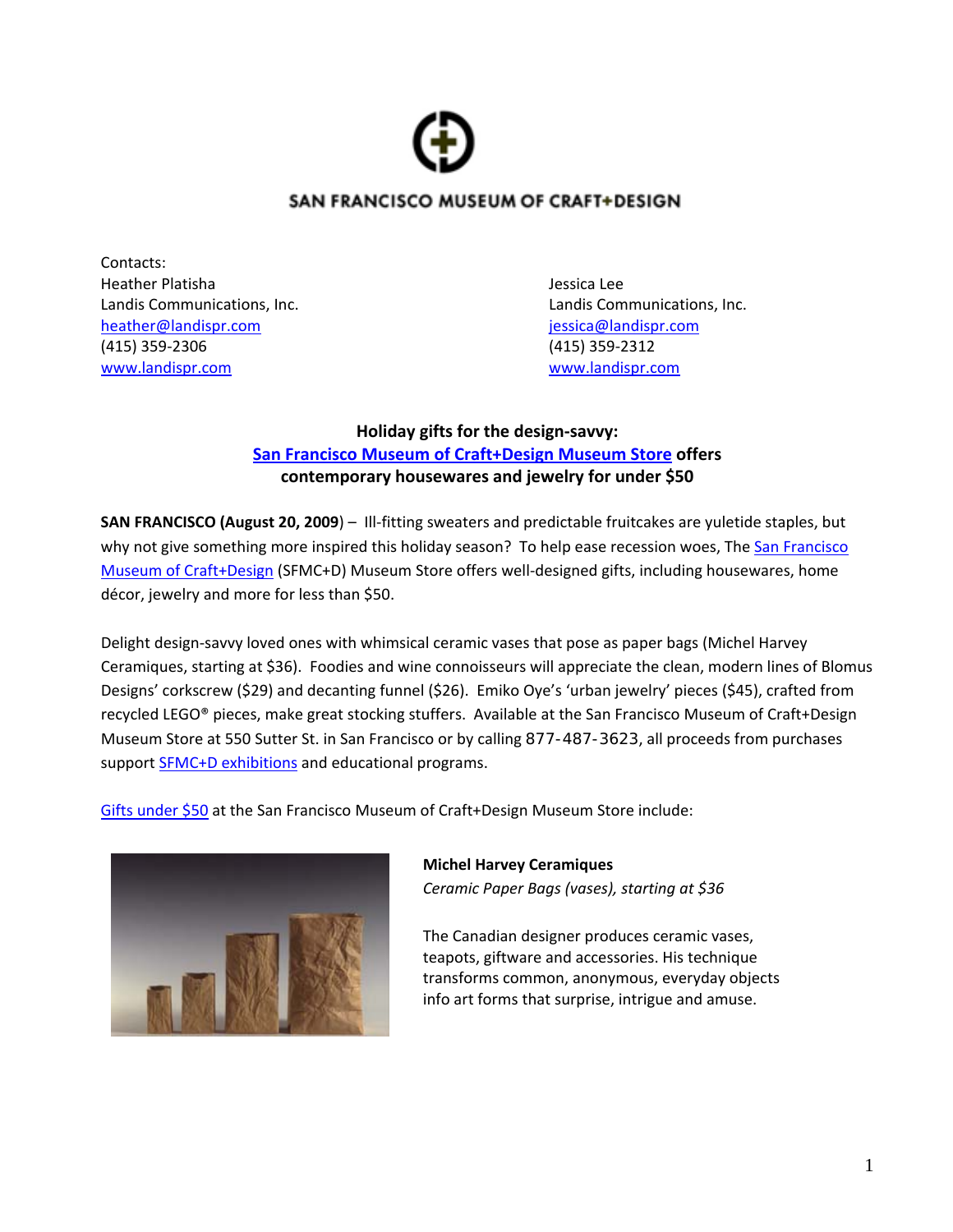



*Dustpan and Broom by Ole Jensen, \$26; available in three colors*

Inspired by the simple folded newspaper he used while cleaning, Danish designer Ole Jensen created a dustpan whose bends evenly line up with the floor for ease of cleaning. The brush rests through a hole in the top of the dustpan for convenient storage. The dustpan is made of polypropylene with a beach wood and natural bristle brush.

#### **Blomus Designs**

*Pawo Decanting Funnel by Stotz Design, \$26* A stainless steel wine decanter by Germany‐based Blomus Designs.

*Racimo Corkscrew, \$29* A sleek, stainless steel corkscrew with matte finish and Teflon coated spiral for easy glide.

## **Iron Design Company**

*Bottle opener by Marc Miorana, \$15; 2.5" diameter*

Simple and functional, this opener offers an attractive way to crack a bottle. Punched steel with a black oxide and hand‐rubbed finish.

## **Steve Baldwin Toys**

*Mini Train, \$50*

Based in Omaha, Nebraska, Steve Baldwin has created one‐of‐a‐kind wood toys for nearly 50 years. Each piece is handcrafted and finished with mineral oil to create a safe, non‐toxic toy that will be loved for generations.



#### **Emiko‐o Jewelry**

*B&W \*e\*oware bracelet, \$45; 1.25" tall*

San Francisco‐based jewelry designer and artist Emiko Oye creates distinctive urban jewelry and sculptures from recycled materials. This bracelet was made from repurposed LEGO® pieces and a rubber cord.